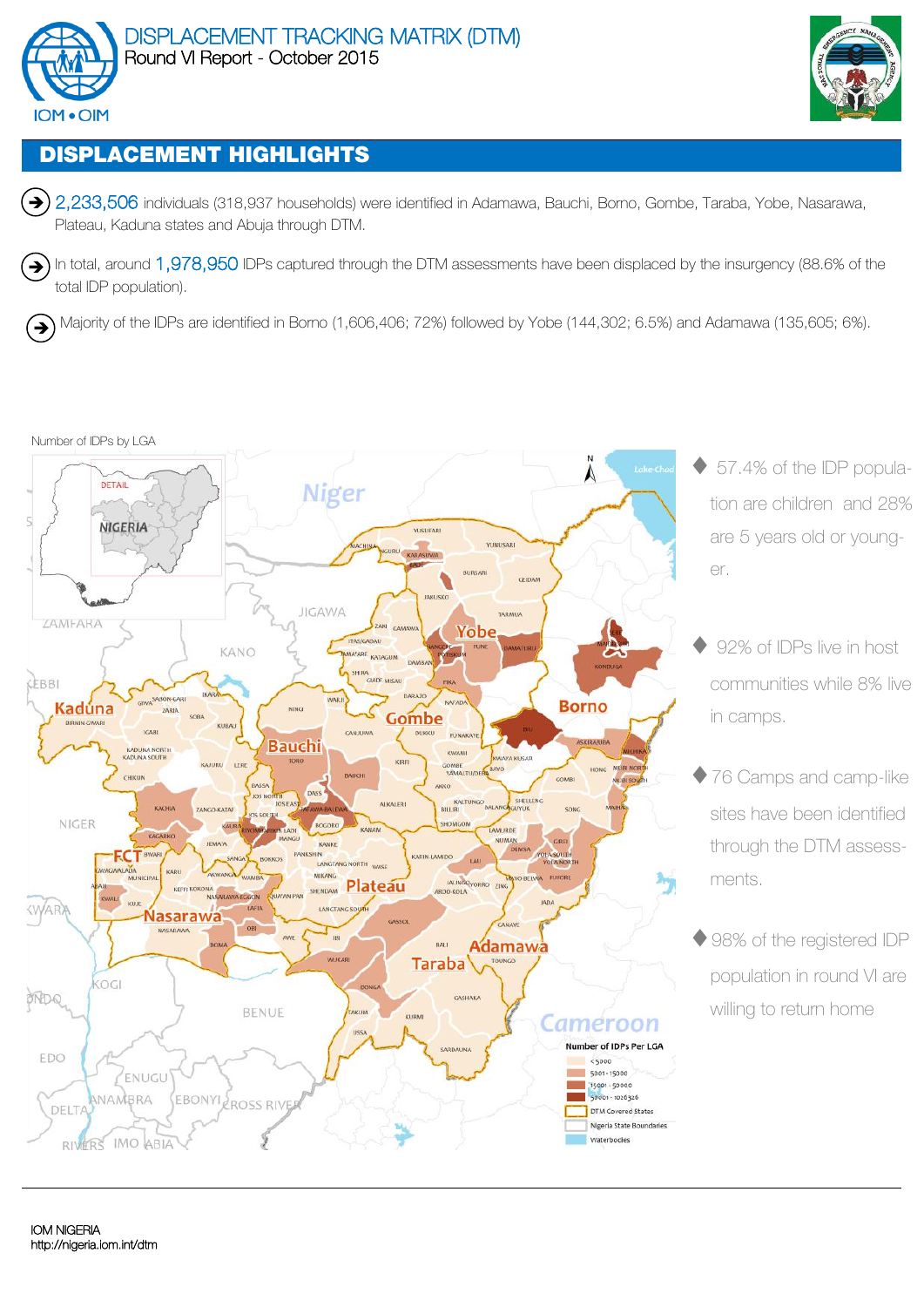### **INTRODUCTION**

Nigeria has been affected by recurrent ethnical and pastoral conflicts as well as frequent natural disasters which have caused displacement across the country. Since 2014, the escalation of the Boko Haram insurgency has led to an increase in the number of internally displaced persons (IDPs) in the North East and most especially in the State of Borno, the centre of the insurgency.

In order to respond to the need for accurate and timely information on IDP movements, IOM started in collaboration with the National Emergency Management Agency (NEMA), the Displacement Tracking Matrix (DTM) program. The DTM program consists in building the capacity of the Government of Nigeria to establish a comprehensive system to collect and disseminate data on IDPs.

The DTM assessments are conducted by mixed teams composed of representatives of SEMA, Nigerian Red Cross Society and IOM and cover a total of ten states in the northern and central parts of the country: Abuja, Adamawa, Bauchi, Borno, Gombe, Kaduna, Nasarawa, Plateau, Taraba and Yobe states.

For this round of assessment, the DTM exercises were carried out from September to October 2015 in a total of 142 LGAs and 987 wards.

This report includes the results of the baseline assessments conducted at Local Government areas (LGAs) and ward level as well as the data gathered through the sites assessments that were carried out in camps and camp-like sites. In addition, the results of the registration exercise conducted for 2,723 IDP households (16,042 individuals) in host communities are presented in this document.

The relative improvement of the security situation in the North East allowed the DTM teams to access additional locations during this round of assessments. In Adamawa, the teams could access Michika LGA while assessments were carried out in six LGAs in Borno: Maiduguri, Jere, Biu, Konduga, Kwaya Kusar and Bayo.

The DTM program is funded by the European Commission's Humanitarian Aid and Civil Protection department (ECHO) and the United States Agency for International Development (USAID)

The National Emergency Management Agency (NEMA) is also providing financial support to the program.

## **1 POPULATION PROFILE**

## 1A: LOCATION OF DISPLACEMENT

The estimate total number of IDPs in Abuja, Adamawa, Bauchi, Borno, Gombe, Kaduna, Nasarawa, Plateau, Taraba and Yobe states as of the 31st of October 2015 is 2,233,506 IDPs (318,937 households). Borno state (1,606,406 IDPs) has the highest number of IDPs, followed by Yobe (144,302 IDPs) and Adamawa (135,605).

In total, around 1,978,950 IDPs captured through the DTM assessments are considered to be displaced as a consequence of the Boko Haram insurgency.

| Current<br>Location | <b>IDP</b><br><b>Individuals</b> | <b>IDP</b><br><b>Households</b> | Average<br>HHs size |
|---------------------|----------------------------------|---------------------------------|---------------------|
| <b>ABUJA</b>        | 12,628                           | 1,914                           | 6.6                 |
| <b>ADAMAWA</b>      | 135,605                          | 18,225                          | 7.4                 |
| <b>BAUCHI</b>       | 77,276                           | 11,744                          | 6.6                 |
| <b>BORNO</b>        | 1,606,406                        | 218,671                         | 7.3                 |
| <b>GOMBE</b>        | 27,025                           | 6,220                           | 4.3                 |
| <b>KADUNA</b>       | 42,247                           | 5,644                           | 7.5                 |
| <b>NASARAWA</b>     | 44,901                           | 7,798                           | 5.8                 |
| <b>PLATEAU</b>      | 91,511                           | 15,639                          | 5.8                 |
| <b>TARABA</b>       | 51,605                           | 9,569                           | 5.4                 |
| <b>YOBE</b>         | 144,302                          | 23,513                          | 6.1                 |
| <b>Grand Total</b>  | 2,233,506                        | 318,937                         | 7.0                 |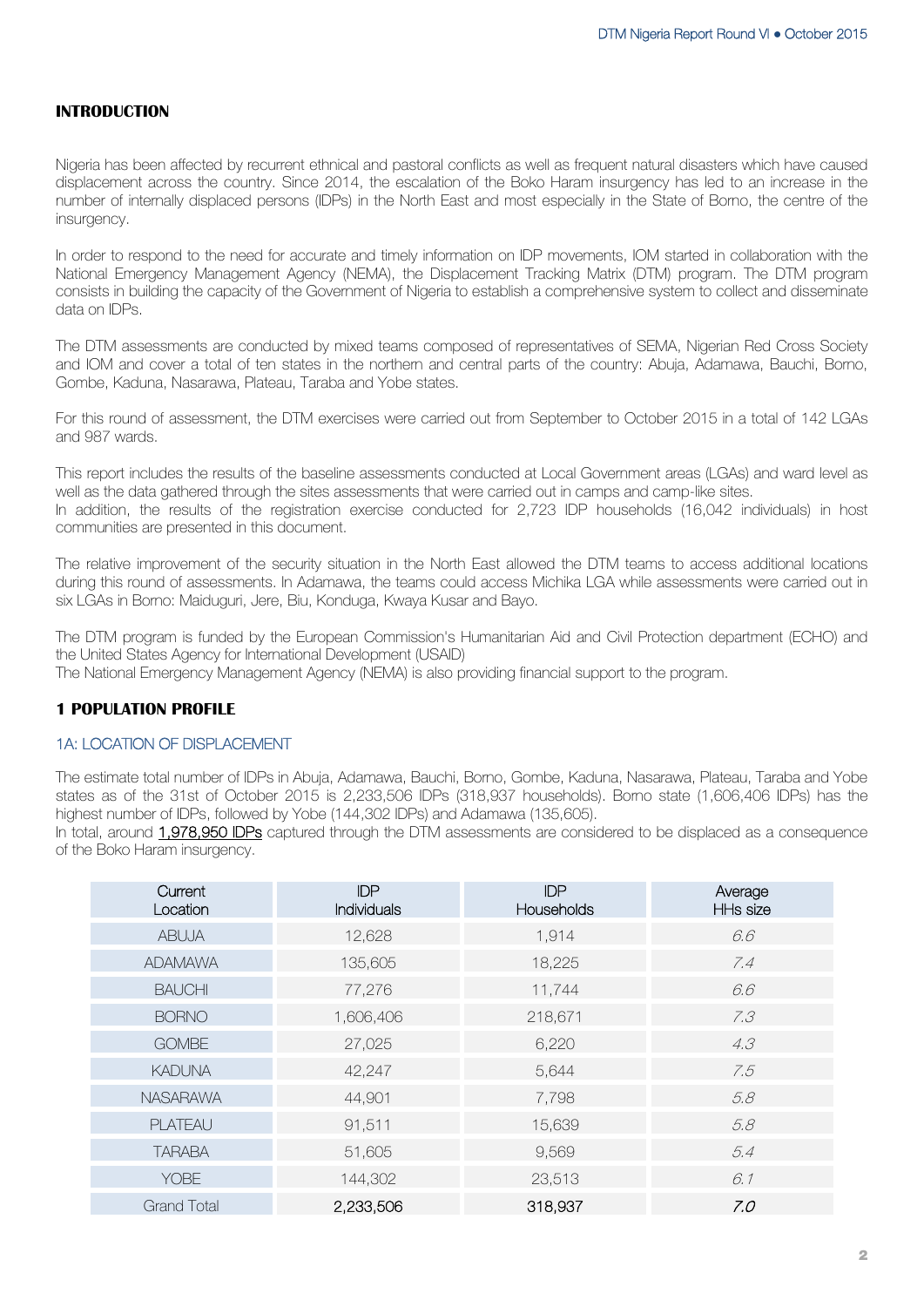

Table 1: Total IDP Population by current location (State);

first and the second round have contributed to the significant increase

in the total number of IDPs. On the other hand, the deterioration of the security situation in the North East and the regular attacks carried-out by Boko Haram in 2015 have generated additional displacement most especially in the states that were directly affected by the insurgency.

## 1B: DEMOGRAPHIC DATA

The demographic profile of the IDP population is the result of a survey conducted on a total of 16,239 households (5,1% of the identified IDP households) who were interviewed to obtain a detailed age and sex breakdown. This survey was conducted in a total of 987 wards using a sample of 20 households in each on the location assessed.

After extrapolation, the results of the survey show that 52% of the IDP population are female and 48 % are male. Children of less than 18 constitute 57% of the IDP population and approximately half of them (28%) are 5 years old or younger.



Graph 2: IDP Population by major age group and sex breakdown;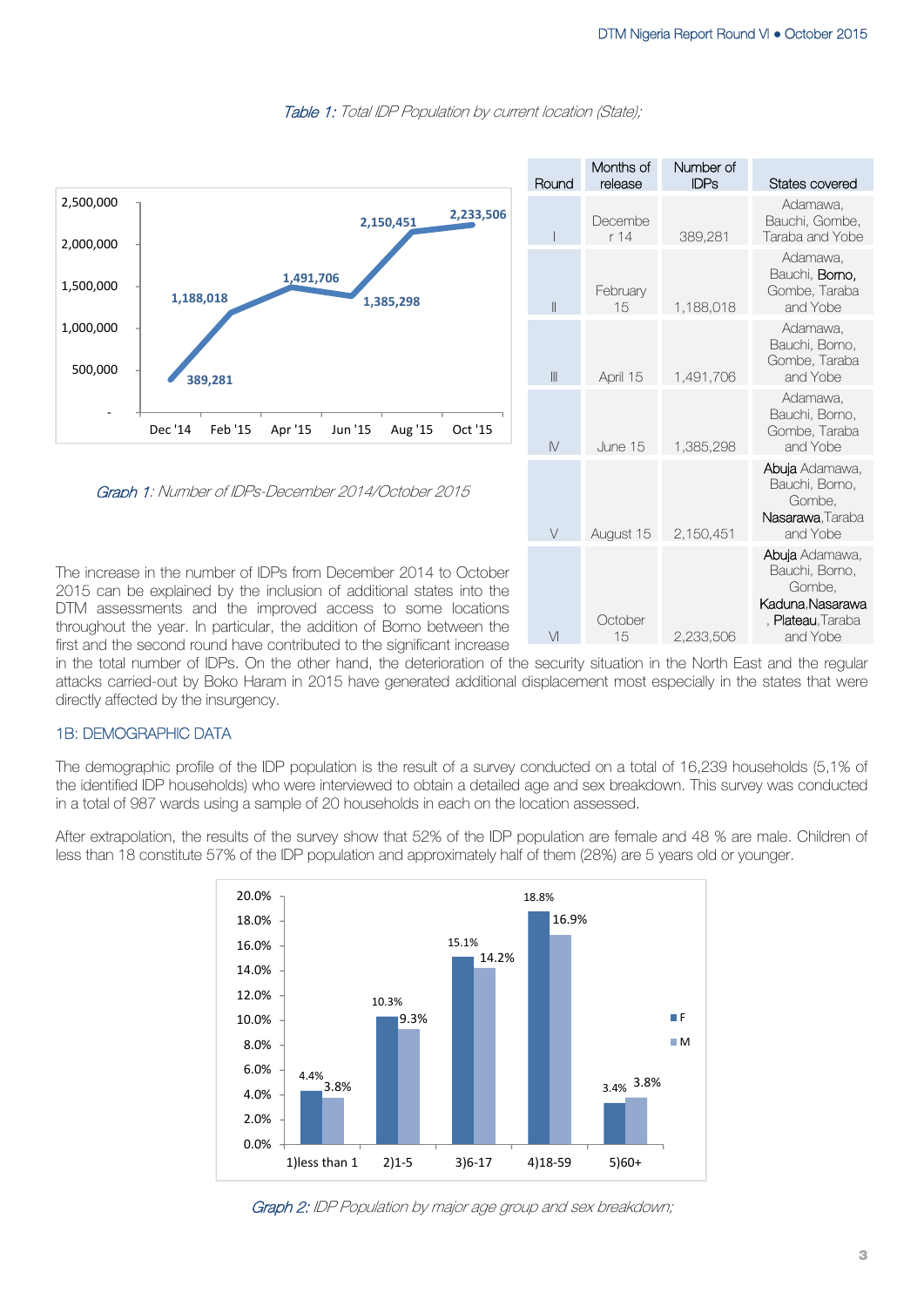## 1C: REASONS OF DISPLACEMENT



Due to the insurgency that is currently affecting the Northeastern part of Nigeria, the majority of IDPs identified through the DTM assessments have been displaced because of the insurgency (88.6%). A smaller number was forced to leave their place of origin because of community clashes (10.1%) or natural disaster (1.3%).

The decrease in the percentage of IDP who were displaced by the insurgency (95.3% in August 20151) and the increase in the number of IDPs displaced by communal clashes (4,6% in August 20152) is due to the inclusion of Kaduna and Plateau states in this round of assessments and to the fact that in both states the majority of IDPs have been displaced by communal clashes.

Chart 1: IDP Population by reason of displacement

In most of the States that were assessed (Abuja, Adamawa, Bauchi, Borno, Gombe and Yobe) the main factor of displacement is the insurgency. In Nasarawa, Plateau, Kaduna and Taraba most of the IDPs identified were displace by communal clashes.



Graph 3: Total IDP Population by current location (State) and reason for displacement;

## 1D: YEARS OF DISPLACEMENT

The majority of IDPs identified during this round assessment were displaced in 2014 (62,7%). The percentage of IDPs displaced in 2015 is of 31,9 %.



Graph 4: IDP population by year of displacement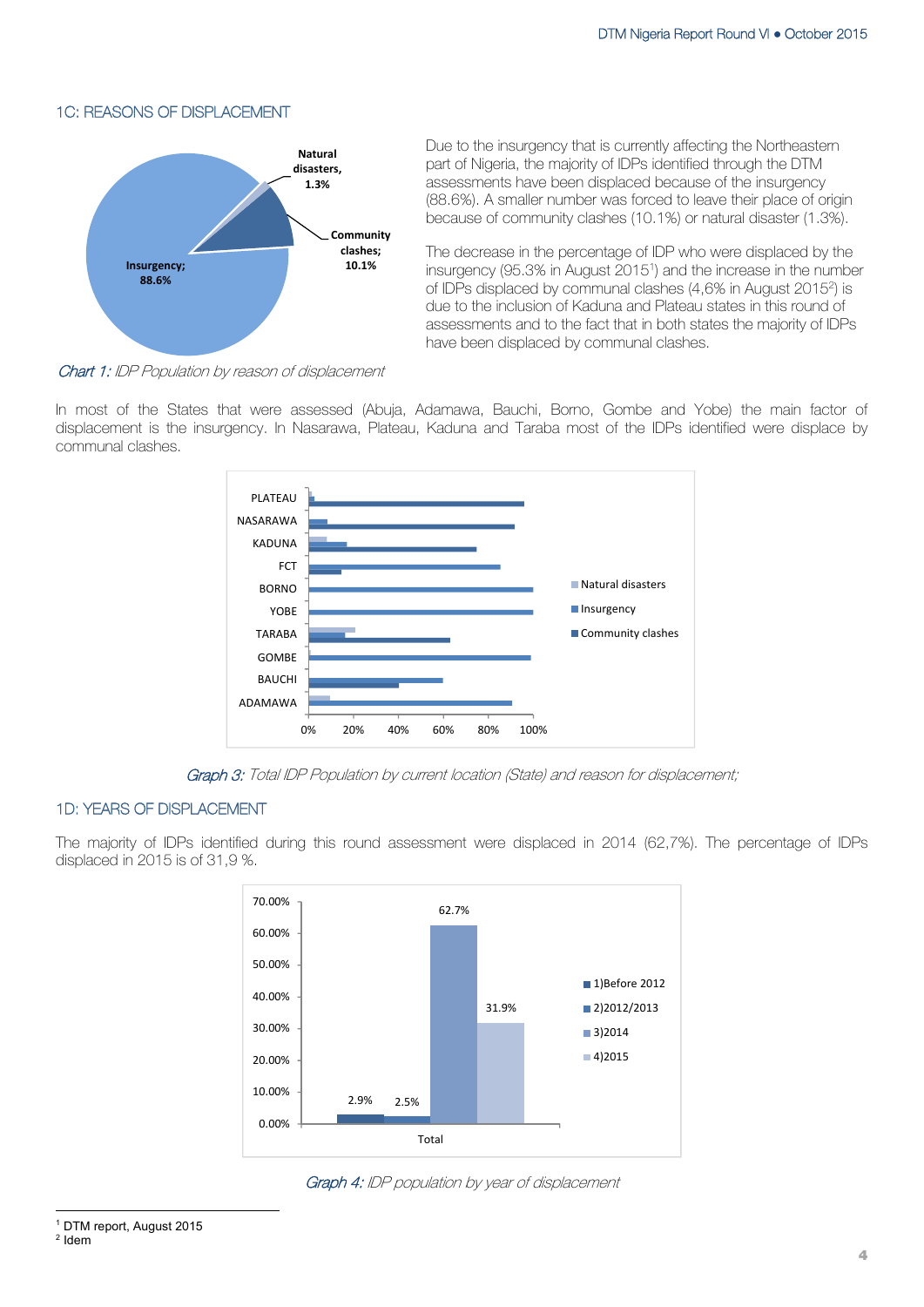## 1E: ORIGIN OF THE DISPLACED POPULATION

As for the origin of the displaced population, 80,3% of the IDPs identified during this round of assessment comes from Borno where attacks by Boko Haram continue to be carried-out.

|                 |                 |              |                |               |              |              | <b>CURRENT LOCATION</b> |                 |                |               |             |
|-----------------|-----------------|--------------|----------------|---------------|--------------|--------------|-------------------------|-----------------|----------------|---------------|-------------|
|                 |                 | <b>ABUJA</b> | <b>ADAMAWA</b> | <b>BAUCHI</b> | <b>BORNO</b> | <b>GOMBE</b> | <b>KADUNA</b>           | <b>NASARAWA</b> | <b>PLATEAU</b> | <b>TARABA</b> | <b>YOBE</b> |
| STATE OF ORIGIN | <b>ABUJA</b>    |              |                |               |              |              |                         |                 |                |               |             |
|                 | <b>ADAMAWA</b>  | 1.44%        | 75.30%         | 1.03%         | 0.02%        | 2.96%        | 0.10%                   |                 |                | 7.76%         |             |
|                 | <b>BAUCHI</b>   |              |                | 16.69%        |              |              | 0.12%                   |                 | 0.38%          |               |             |
|                 | <b>BENUE</b>    | 9.91%        |                |               |              | 0.13%        |                         |                 | 0.29%          |               |             |
|                 | <b>BORNO</b>    | 84.25%       | 22.22%         | 31.64%        | 99.71%       | 75.73%       | 8.21%                   | 7.48%           | 2.23%          | 13.40%        | 62.10%      |
|                 | <b>GOMBE</b>    |              |                |               |              | 0.42%        |                         |                 |                |               |             |
|                 | <b>KADUNA</b>   |              |                | 0.16%         |              |              | 89.02%                  | 6.21%           | 0.03%          |               |             |
|                 | <b>KATSINA</b>  |              |                | 0.16%         |              |              |                         |                 |                |               |             |
|                 | <b>NASARAWA</b> | 2.27%        |                | 1.99%         |              |              | 1.26%                   | 73.91%          | 2.76%          |               |             |
|                 | <b>PLATEAU</b>  |              |                | 29.97%        |              |              | 1.19%                   | 7.69%           | 89.54%         |               |             |
|                 | <b>TARABA</b>   | 2.13%        | 2.48%          | 7.08%         |              | 0.29%        |                         | 4.71%           | 4.04%          | 78.55%        |             |
|                 | <b>YOBE</b>     |              |                | 11.29%        | 0.27%        | 20.47%       |                         |                 | 0.73%          | 0.29%         | 37.90%      |
|                 | <b>ZAMFARA</b>  |              |                |               |              |              | 0.10%                   |                 |                |               |             |

Table 2: IDP Population by state of origin and current location (State);

In all the states that are mainly affected by communal clashes (Kaduna, Nasarawa, Plateau and Taraba), the majority of IDPs are from the same states. This is also the case in Adamawa where 70,1% of the IDPs identified are from Adamawa.

In Abuja, Bauchi, Borno, Gombe and Yobe, most IDPs are from Borno.

## 1F: TYPE OF LOCATION - RESIDENCE OF IDPS



The vast majority of IDPs identified during the assessments (91,5%) are living in host communities while 8,5% live in camps or camp-like sites. The IDPs living in host communities include the ones living with relatives and friends or renting a house.

Chart 2: IDP population by type of location

According to the data collected on the field, the percentage of IDPs living in camps in Adamawa and Borno tend to decrease (respectively 5,6% and 7,4% in October compared to 8% and 9% in August).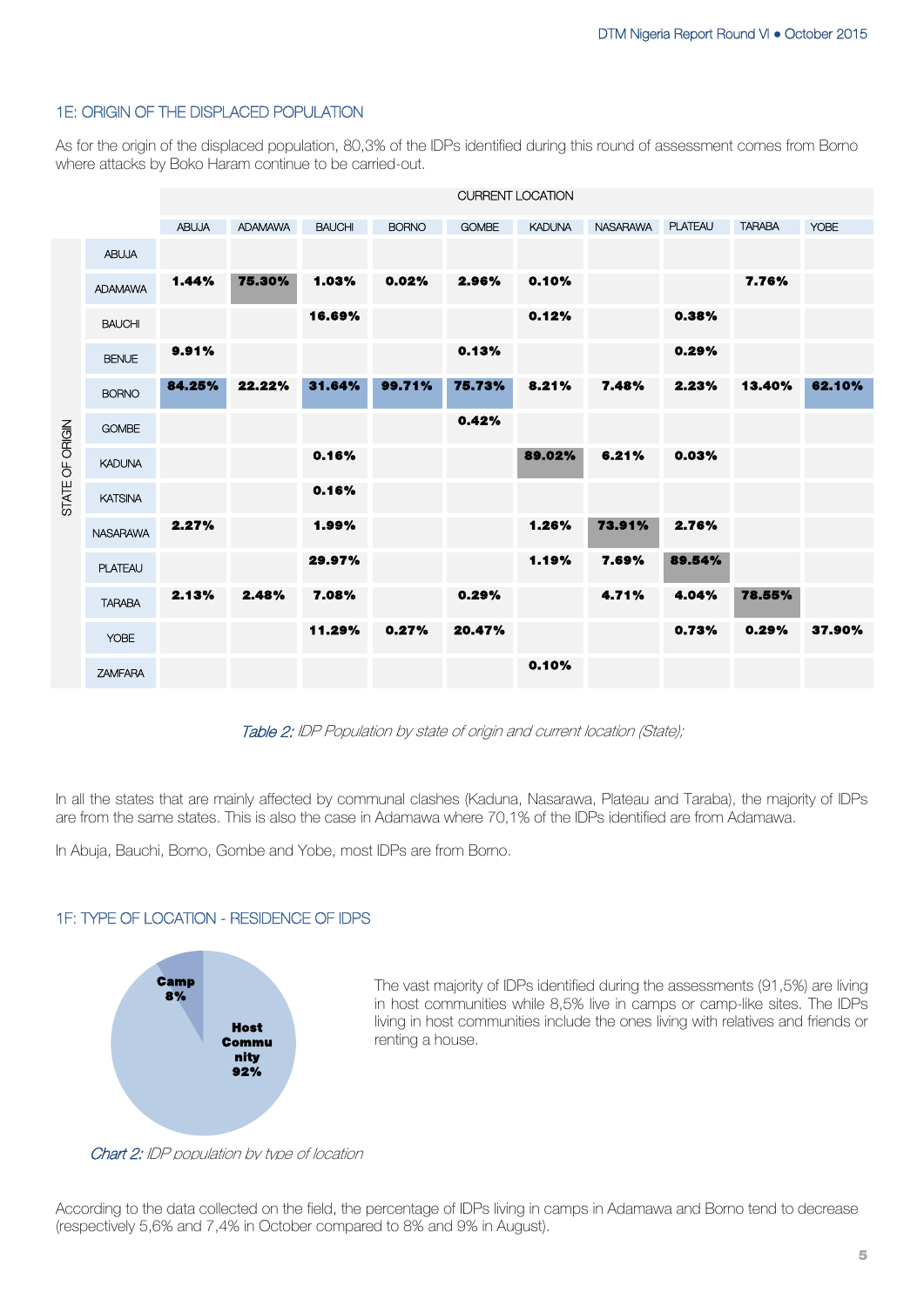

Graph 6: IDP population by type of location-State

### 1G: RETURNEES

According the results of the return assessments, an estimated total of 320,365 IDPs returned to northern Adamawa (Mubi North, Mubi South, Michika, Maiha, Hong and Gombi). Most returnees were originally displaced in Adamawa (29.3%), Kano (14.3%), Nasarawa (13.3%), Gombe (8.4%), while 6.3% of returnees came from Cameroon.



Graph 7: Returnees-originally displaced location

## **2 REGISTRATION**

The registration exercise that is being carried-out by the DTM teams consist in collecting detailed information on household members as well as data on displacement history, livelihood, return intention, assistance received and needs. For this round of assessment, a total of 2,723 households (16,042 individuals) were registered in host communities in Adamawa and Borno3.

 <sup>3</sup> Registration lists available upon request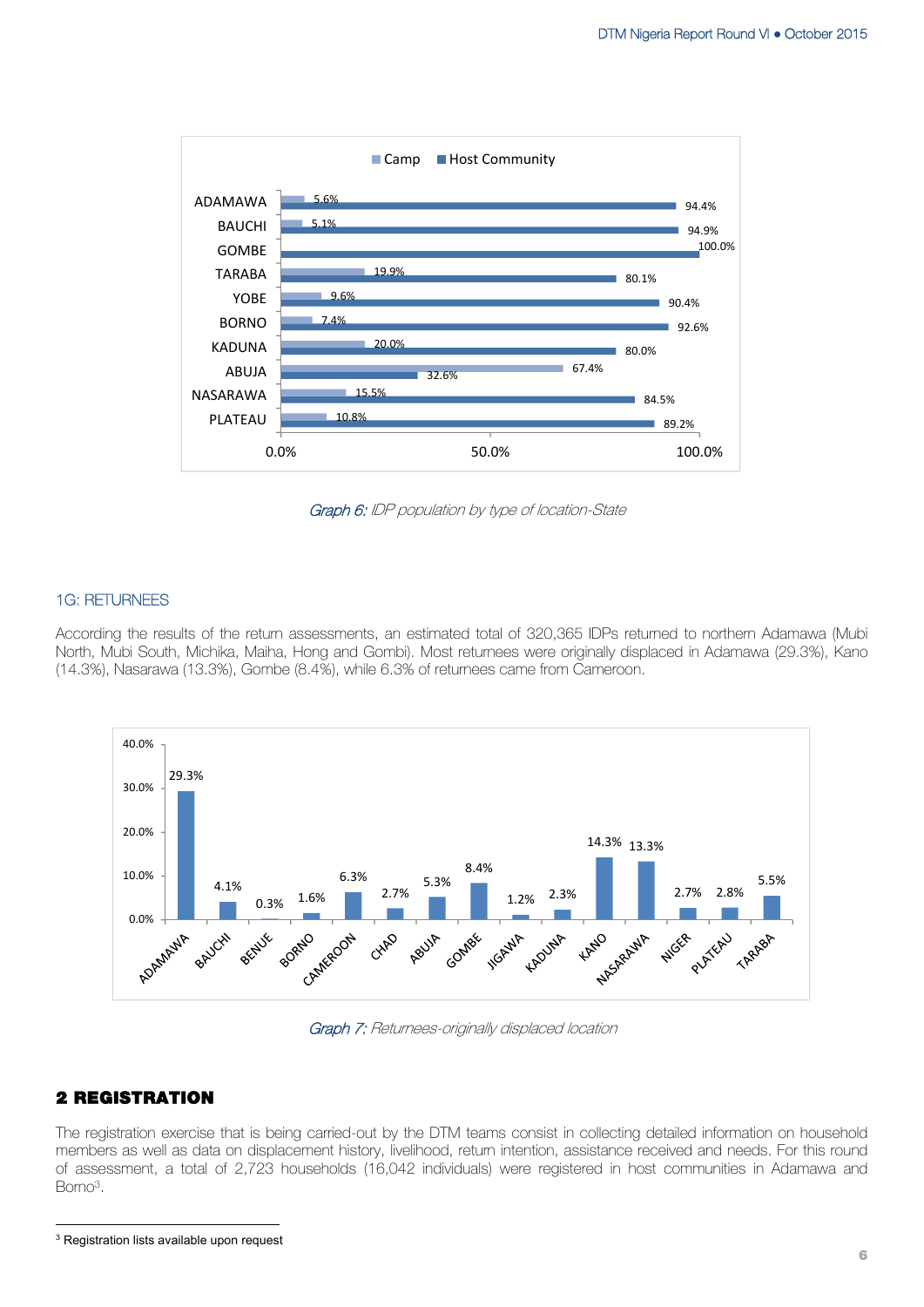Chart 4: IDP received assistance

**NFIs. 189** 

None,

 $10%$ Other

## 2A: NEEDS AND ASSISTANCE

According to the data collected during the registration exercise, 63% of the IDP households declared that food was their primary need while 10% put shelter as their first need and 6% NFIs. As for the host families, 83% of them declared that food was their primary need followed by NFI (7%).

As for the assistance received, 63% of the registered households declared that they have received food while only 18% declared that they have received NFIs and 3% shelter.



Chart 3: IDP needs



#### 2C: INTENTIONS OF RETURN

Graph 8: IDP-intention of return

The registration data show that 98% of the registered IDPs expressed the desire to return to their places of origin. For 77% of them, security is the main condition to return while 17% put the improvement of the economic situation in their area of origin as the main factor for their return and 6% would like to see improvement in term of food security before they go back home.

The complexity of IDP movements in this context is underlined by the fact that 56% of the IDPs households declared travelling regularly to their places of origin. 52% of them go to their home to check on their belonging while 44% go to visit their family.

As for their source of income, 62% of the IDP households declared that they had a source of income before their displacement, this percentage is only of 11% after displacement.

## **3 SITES ASSESSMENT**

## 3.1. A: LOCATION AND NUMBER OF IDPS IN 76 SITES

The number of IDP sites assessed by the DTM teams went from 59 to 76. These sites include the camps and camp-like sites identified in the 10 states where the assessments took place and include both formal and informal settlements.

The number of individuals residing in the sites is 198,011 individuals (28,983 household) which represents 8% of the IDP population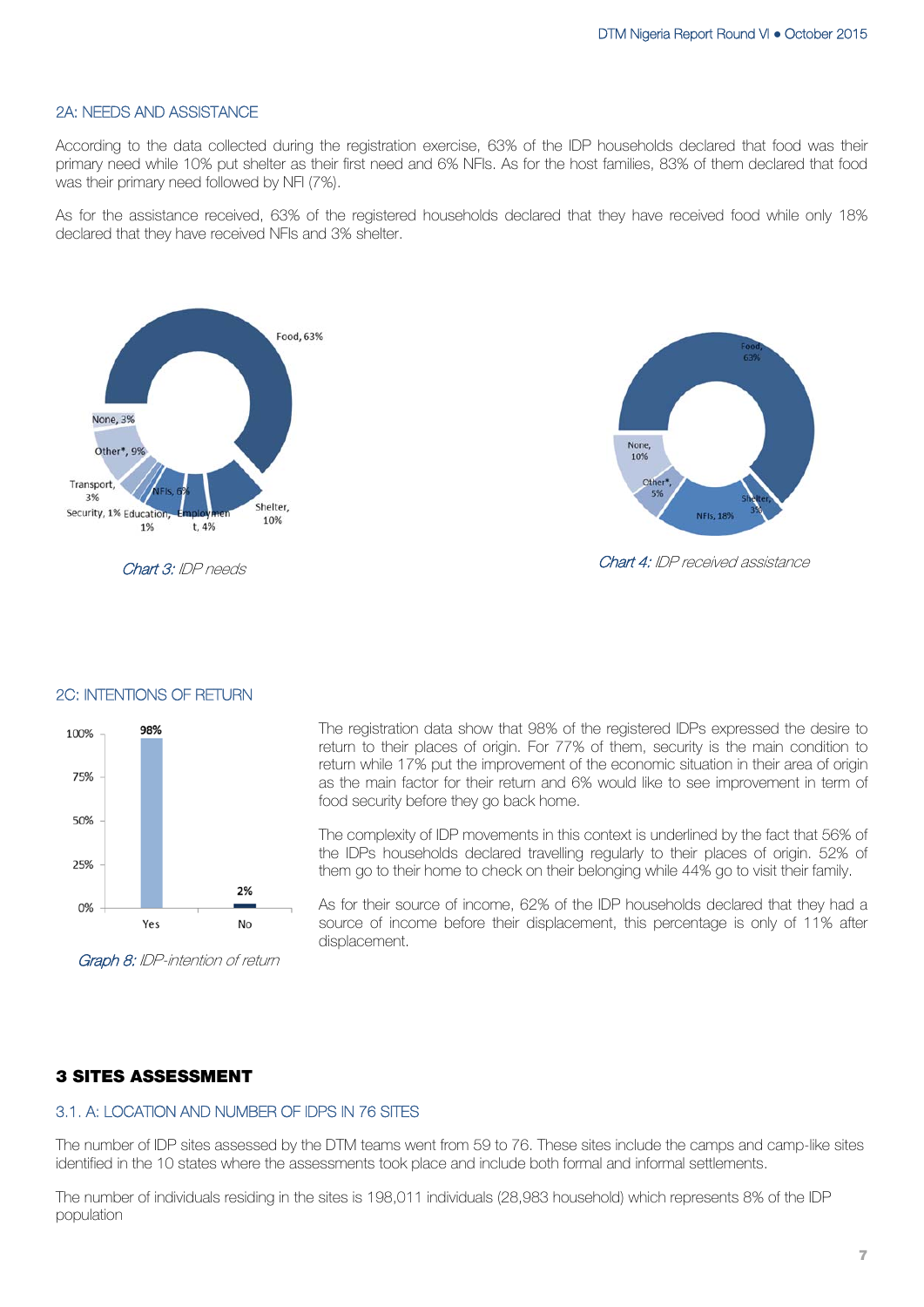| <b>State</b> | Formal<br>camps | Unformal<br>camps | Total |
|--------------|-----------------|-------------------|-------|
| Adamawa      | 5               | 4                 | 9     |
| Bauchi       |                 | 1                 | 1     |
| <b>Bomo</b>  | 15              | 9                 | 24    |
| Abuja        |                 | 5                 | 5     |
| Kaduna       |                 | 5                 | 5     |
| Nasarawa     |                 | 6                 | 6     |
| Plateau      |                 | 7                 | 7     |
| Taraba       |                 | 13                | 13    |
| Yobe         | 3               | 3                 | 6     |
| Total        | 23              | 53                | 76    |

Table 3: Number of sites/state

The sites assessed during this exercise have been classified in three categories:

- Camp: open-air settlements, usually made-up of tents, where IDPs find accommodation;
- Collective center: pre-existing buildings and structures used for collective and communal settlements of the displaced population;
- Transitional center: centers which provide short term/temporary accommodation for the displaced population.

Out of 76 sites, 55 categorized as collective settlements (mainly schools), while 19 sites are considered to be camps and 2 sites were classified as transitional center.

#### 3.1. B: SECTOR ANALYSIS





The most common types of shelter identified during the site assessments are schools (28 sites) and Government building (12 sites). The other types of shelter include self -made tent (11 sites) and community centers (6 sites).

In the majority of sites (42), more than 75% of the IDP population live indoors while in 5 sites, more than 75% of the population live in makeshift shelters.

In 34 sites, IDPs do not have access to electricity while in 32 sites less than 25% of the IDP population have access to safe cooking facilities. In 22 sites no cooking facilities are available. The majority of the sites (40) do not have private living areas.

In most sites (31), sites residents reported blankets as the most needed type of NFI while in 18 sites mosquito nets are the second most needed type of NFI.

Chart 5: Type of Shelter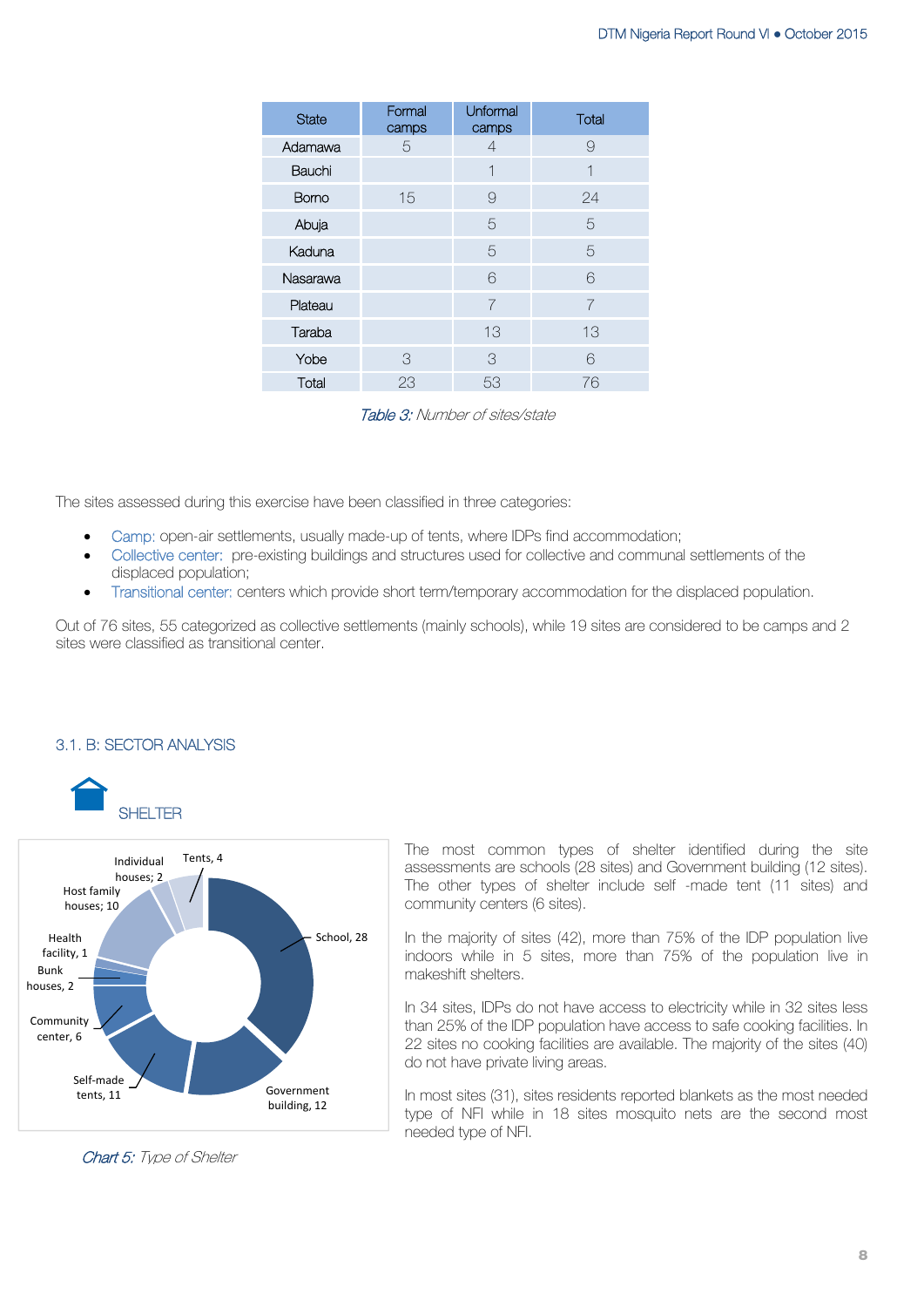

In the majority of sites (52) the main water source is located on-site within a 10 minute walk, in 5 sites the main water source is located on site, but requires more than a 10 minute walk. In 7 sites, the main water source is located off-site within a 10 minute walk, in 11 sites the water source is located off site and require more than 10 minute walk. In 34 sites, more than 50% of water sources are functional, while in 29 sites less than 50% of water sources are functional.

In 57 sites, the toilets are reported to be in no so good conditions while in 9 sites they are reported to be in good conditions. In 8 sites, toilets are not usable. In most sites (46) there are no separate toilets for male and female.

Most sites (39) do not have a waste disposal system. In addition, 65 sites do not have a good drainage system and 48 sites show signs of open defecation.



Graph 9: Conditions of most toilets in sites.



s

Households in 68 sites have access to food on site (distribution, vouchers) but the provision of food is irregular in 51 sites. In 53 sites, residents have access to a market near from the site. The most common source of food is distribution (32 sites), followed by host community donation (23 sites). In 49 sites there is no screening for malnutrition and in the vast majority of sites no supplementary feeding are available.



Graph 10: Regularity of food distribution in sites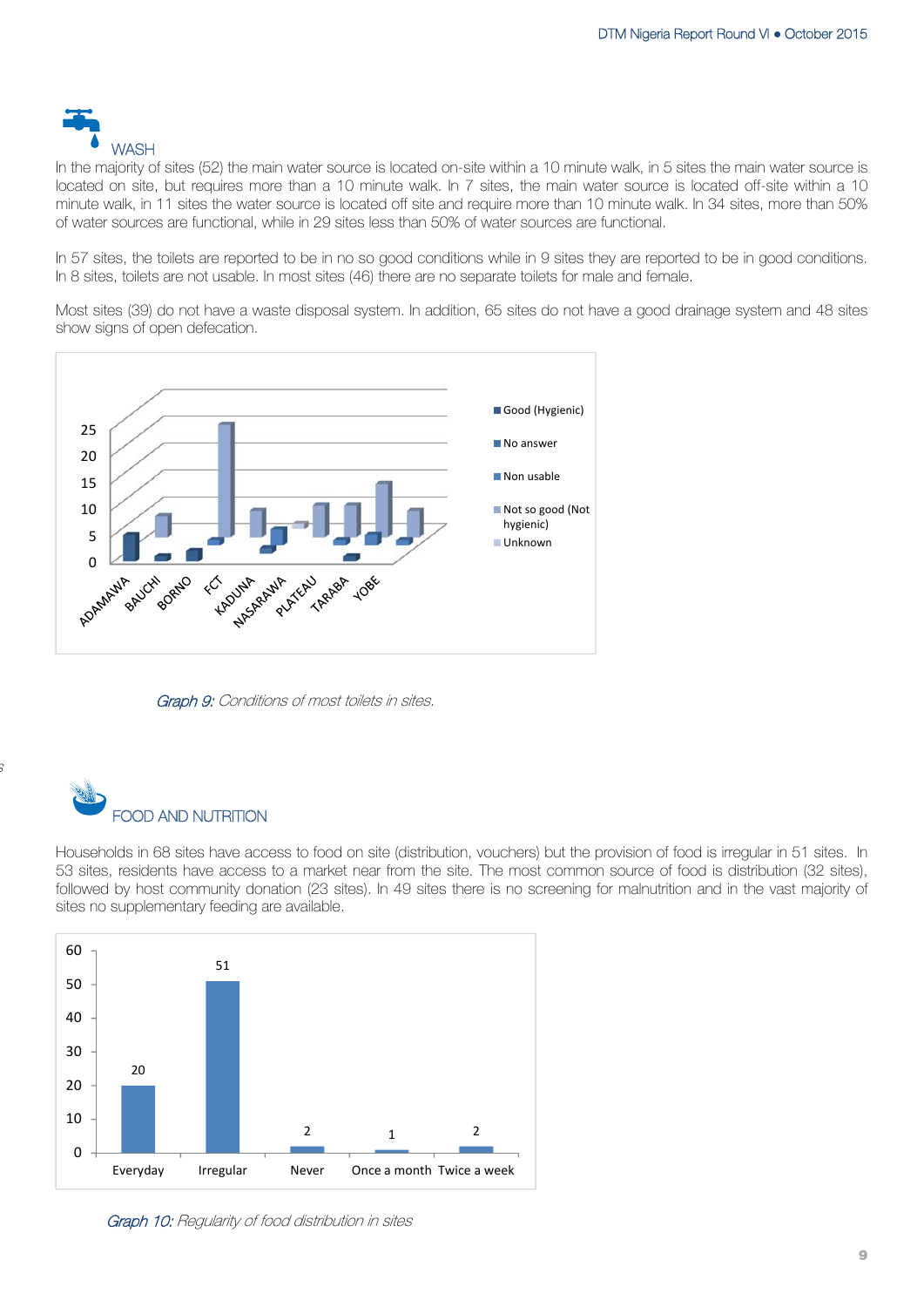

In the majority of sites (56), residents reported malaria as the most prevalent health problem, followed by fever (12 sites). In 45 sites, IDPs reported not to have access to medicine but residents in 50 sites reported to have access to health facilities.

Chart 6: Most prevalent health problems in sites



In 36 sites, children do not have access to formal or informal education while in 40 sites children have access to education. In 32 sites the education facility is located on site while in 32 sites the education facilities are situated offsite. In 26 sites, less than 25% of the IDP population attend school while in 22 sites none of children attend school. In 11 sites, more than 75% of the children attend school. In 9 sites, less than 75% of children attend school.



Graph 11: Percentage of children having access to formal/informal education in sites



Almost all sites (49) have security available on site. In 27 camps, the security is provided by the military and in 16 sites by the camp residents. In 12 sites, residents reported frictions among site residents while in 9 sites residents reported frictions with host community. In 4 sites, residents reported cases of domestic violence while in 4 sites IDPs reported cases of exchange for goods/food for sex. In addition, in 8 sites cases of forced family separation were reported. In 8 sites, child physical and emotional abuses were reported while in 6 sites cases of children involved in forced labor/begging were identified. Cases of separated children were reported in 5 sites.

As for the assistance received, in 8 sites residents declared that the assistance was physically inadequate for the most vulnerable while residents in 4 sites reported fighting between recipients at distribution points.



Chart 7: Security providers in sites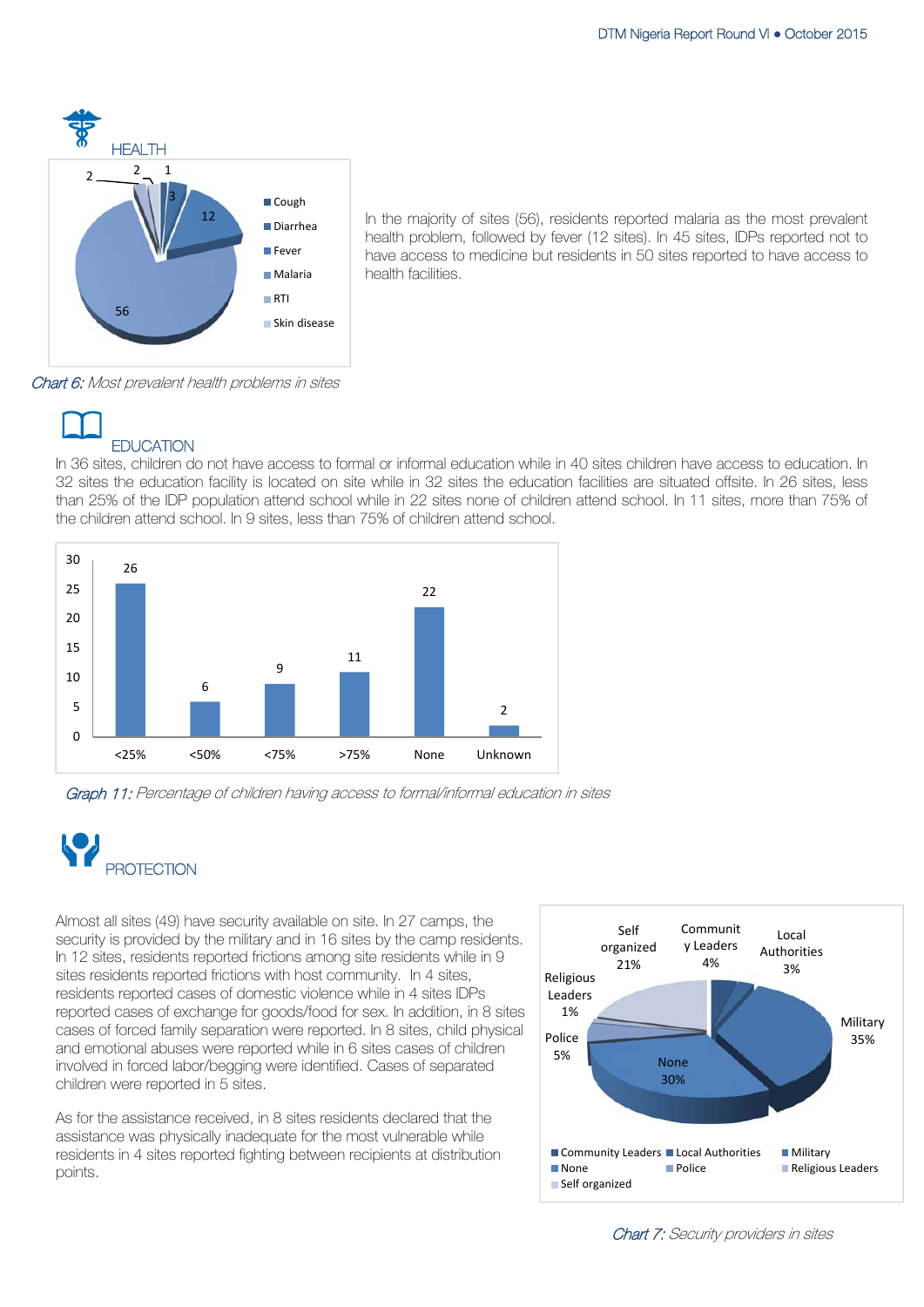



In most of sites (30), residents get information through mobile phone while in 16 sites residents reported getting information from the radio and in 10 sites from community leaders. At 25 sites residents require more information about safety and security while residents in 18 sites reported requiring more information about the situation in areas of their origin.

Chart 8: Means of information in sites

 $\overline{\mathbf{S}}$ LIVELIHOOD

In most sites (24) farming is the main occupation of the IDPs, followed by petty cash (20 sites). In the majority of sites (37) residents do not have access to income generating activities or land to cultivate (44 sites).



Graph 12: IDP occupation in sites